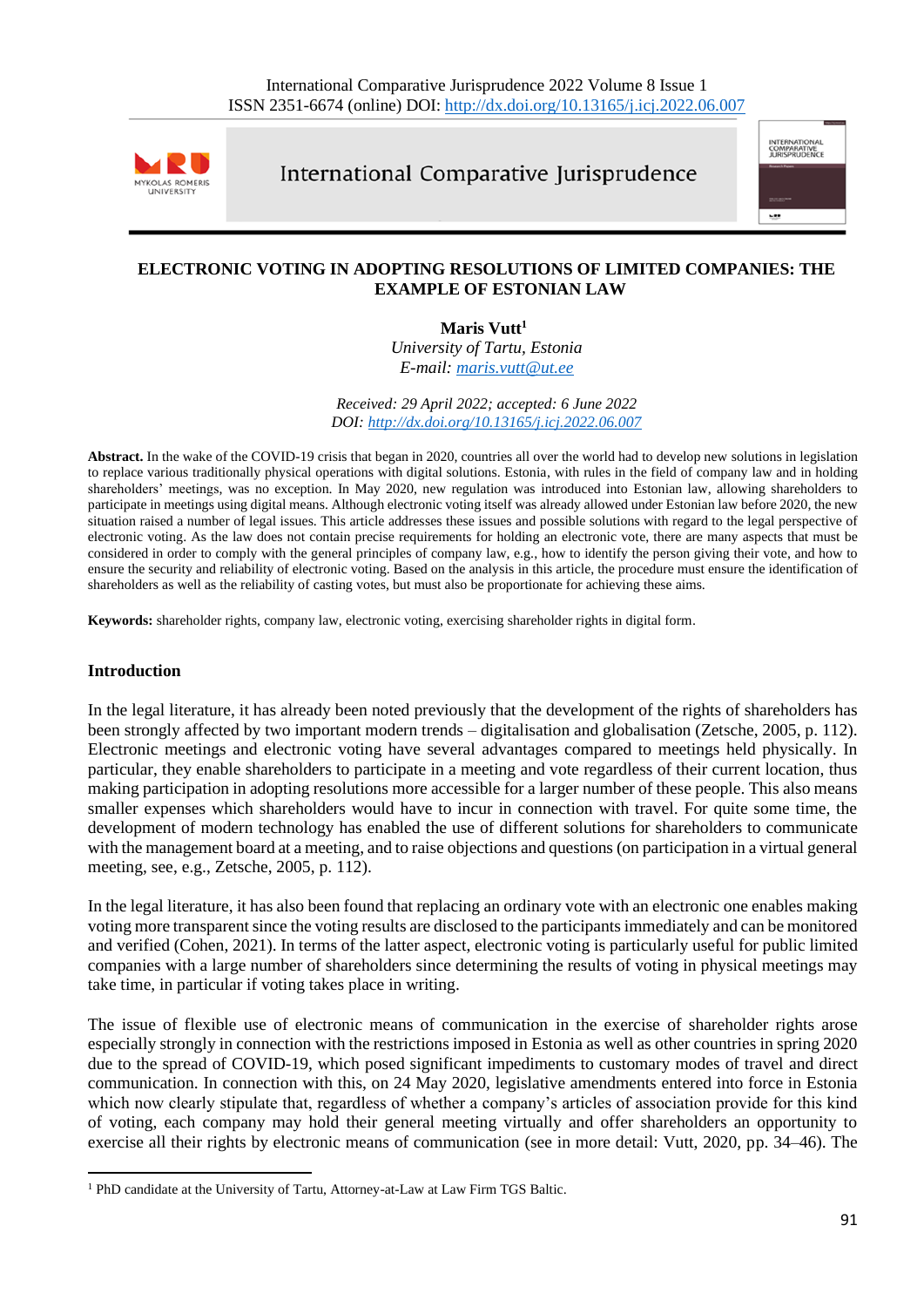explanatory memorandum to the Draft Act notes in this regard that the need to prepare the draft arose in particular during the emergency situation declared by the Estonian Government on 12 March 2020, but the solutions set out in the draft are also intended for use after the end of the emergency situation.

The aim of this article is to find answers to the questions of which legal requirements extend to the exercise of voting rights by electronic means of communication and whether, as a result of legislative amendments of a permanent character introduced in Estonian law, regulation of this issue has become more flexible than before. It will also explore the opportunities that could be used for voting by electronic communication at a virtual general meeting (shareholders meeting) and those that could be used for voting without convening a general meeting in the context of the current legal framework.<sup>2</sup>

The main methods the author applies in this article are the method of teleological interpretation of legal provisions and the comparative method. Germany has been chosen as the main reference country as Estonian private law, including company law and general rules of civil law, has been largely developed on the basis of the principles of German law. The comparable company types in Germany are *Gesellschaft mit beschränkter Haftung* (GmbH), which is similar to an Estonian private limited liability company, and *Aktiengesellschaft*, which is similar to an Estonian public limited liability company. The fact that Estonian law has followed the concept of different types of limited companies is also the reason why German law has been chosen to be compared to Estonian law.

### **1. The legal framework of electronic voting – temporary or permanent?**

The development of electronic communication has already for some time affected the general meetings of shareholders in two ways: first, by enabling distance voting for shareholders; and second, by enabling general meetings to be held so that shareholders do not have to attend physically (Boros, 2004, margin reference 2). As a third option, the above article also mentions allowing the possibility of electronic voting by an appointed proxy holder, but due to its limited scope the present article will not analyse the institution of proxy voting and related legal problems. A distinction is drawn in the legal literature between whether a meeting takes place physically but shareholders who so wish are enabled to attend through electronic means of communication, or whether all the participants are at different locations during the meeting and no physical meeting is held at all (Fairfax, 2010, p. 1367).

Under § 33<sup>1</sup>(1) of the General Part of the Civil Code Act (hereinafter – GPCCA) in force as of 24 May 2020 (General Part of the Civil Code Act, 2002), a member of a body of legal persons may participate in a meeting of the body, and exercise their relevant rights, via electronic means, without being physically present at the meeting, having recourse to two-way real-time communication or to other similar electronic means that allow the member, while at a remote location, to follow, and speak at, the meeting and to vote in any matters that have been tabled for resolution, unless otherwise provided for by law or by the articles of association. Subsection two of the same section lays down that a meeting held via electronic means is subject to the provisions applicable to taking decisions at a meeting of the body in question.<sup>3</sup>

Along with amending the GPCCA, certain provisions of the Commercial Code (1995) were also amended. Previously, § 298<sup>1</sup>(1) of the Commercial Code laid down for public limited companies and § 170<sup>1</sup>(1) of the Commercial Code for private limited companies a possibility to prescribe in their articles of association that shareholders may vote on draft resolutions prepared in respect of the items on the agenda of a general meeting by using electronic means prior to the general meeting or during the general meeting if this is possible in a technically secure manner. Section 290<sup>1</sup>(1) of the Commercial Code (in respect of listed public limited companies), § 298<sup>1</sup>(1) (in respect of ordinary public limited companies) and  $\S 170<sup>1</sup>(1)$  (in respect of private limited companies), in force

<sup>&</sup>lt;sup>2</sup> The issues concerning exercise of other shareholder rights during a shareholders' meeting have been covered in the previous published paper of the author that has been referred to in this article.

<sup>3</sup> The explanatory memorandum to the Draft Act does not indicate that Estonia used a direct example of the law of any other country, but rather the underlying approach proceeds from general proposals made during a review of company law.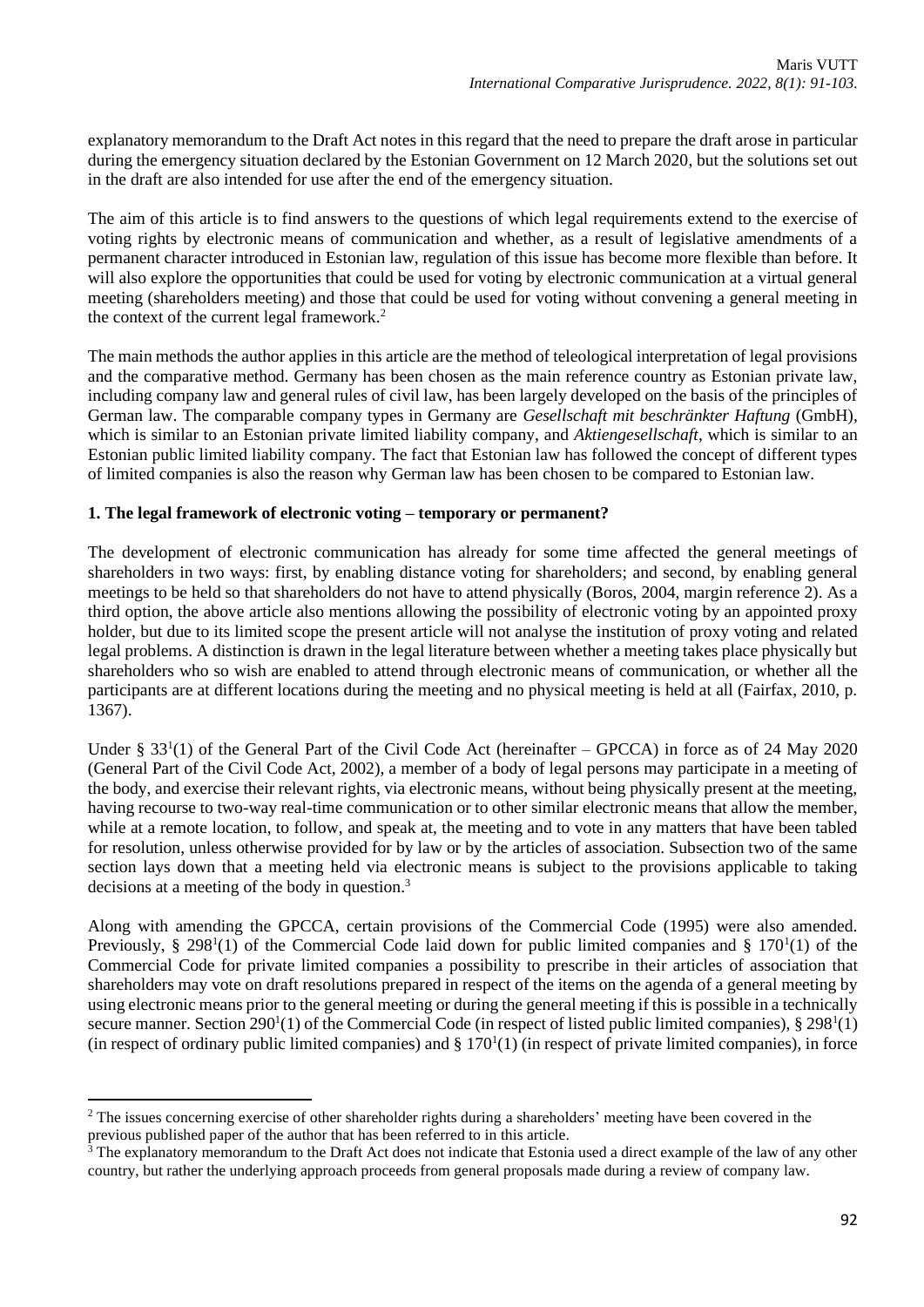as of 24 May 2020, only refer to  $\S 33<sup>1</sup>$  of the GPCCA and stipulate that any participation and exercise of rights (including voting) at a general meeting of shareholders may take place electronically.

Thus, as of 24 May 2020 it is no longer necessary to lay down the possibility of electronic voting or the relevant rules in a company's articles of association. On the one hand, this should mean more flexibility and options as to how to arrange electronic voting. At the same time, however, this makes the manner of voting and the environment to be used less predictable for shareholders. Although  $\S 298<sup>1</sup>(3)$  of the Commercial Code is no longer in force, in the opinion of the present author electronic voting should still take into account that the procedure laid down for electronic voting must ensure identification of the shareholders and security and reliability of voting and be proportionate for achieving these objectives.

It should also be noted that on 27 March 2020 Germany passed a law for alleviating the consequences of the COVID-19 pandemic (Gesetz zur Abmilderung der Folgen der COVID-19-Pandemie im Zivil-, Insolvenz- und Strafverfahrensrecht [Act to Mitigate the Consequences of the COVID-19 Pandemic under Civil, Insolvency and Criminal Procedure Law, COVInsAG], 2020). This law also lays down rules on virtual general meetings and electronic voting in the case of public limited companies. Article 2 § 1(1) of COVInsAG entitles the management board to organise voting either in writing or by means of electronic communication, regardless of whether the articles of association provide for this option or not. Specifically, § 118(2) of the AktG (Stock Corporation Act) lays down that articles of association may allow shareholders to vote without attending the meeting either in writing or by means of electronic communication. Articles of association may also stipulate that the management board can decide whether to organise a written or electronic vote. According to the implementing provisions, the above rules in Germany apply to shareholder meetings held and resolutions adopted in 2020. Article 6(2) of the Act lays down that the temporary rules cease to have effect at the end of 2021.

However, changes arising from the restrictions in relation to the pandemic have been planned as temporary in Germany. The more regular (so to speak) provisions are more general in nature  $-\frac{8}{3}$  118(2) of the AktG stipulates that articles of association may allow, or may grant authority to the management board to allow, shareholders to cast their votes without attending the general meeting, in writing or by means of electronic communication. The legal literature uses the general term "postal vote" (*Briefwahl*) for this type of voting, and according to the legal literature this type of voting also includes voting in cases where the general meeting is virtual (Herb & Merkelbach, 2020, pp. 811–812). Legal scholars have posed the question of what technical possibilities could also be considered as admissible from the legal point of view. It is also debated whether holding a virtual meeting is precluded by the fact that under § 121(3) of the AktG the general meeting is supposed to take place at one specific location<sup>4</sup> and, in order to exercise their right to vote, a shareholder should go to that location (Goette et al., 2018 § 134, margin reference 90). Since transposition of the Shareholder Rights Directive (Directive (2007/36/EC) of the European Parliament and of the Council, 2007) into German law (see Act for the implementation of the Shareholder Rights Directive, 2009), however, the importance given to the "single location of the meeting" has diminished since articles of association may authorise, inter alia, casting one's vote either by letter, e-mail or onscreen form (*Bildschirmformular*), or in another similar manner. Before these changes, the main option for distance voting was to appoint a proxy holder (*Stimmrechtsvertreter, proxy voting*) who had to attend the meeting instead of the shareholder and vote on their behalf (Goette et al., 2018 § 134, margin reference 90).

# **2. Electronic vote – a mere digital signature?**

Under  $\S 33(1)$  of the GPCCA, a shareholder's vote constitutes a declaration of intention and the provisions of law concerning transactions apply to voting. Under  $\S 68(1)$  of the GPCCA, a declaration of intention may be expressed in any manner unless otherwise prescribed by law. If a company organises an electronic vote, the question may arise as to whether this means that casting a vote must always take place in electronic form within the meaning of § 80 of the GPCCA. Specifically, § 80(2) of the GPCCA stipulates that, in order to comply with the requirements for electronic form, a transaction must be entered into in a form enabling repeated reproduction, must contain the names of the persons entering into the transaction, and must be electronically signed by the persons entering into

<sup>&</sup>lt;sup>4</sup> More specifically, this provision stipulates that, inter alia, the place of holding the meeting must be notified to the shareholders.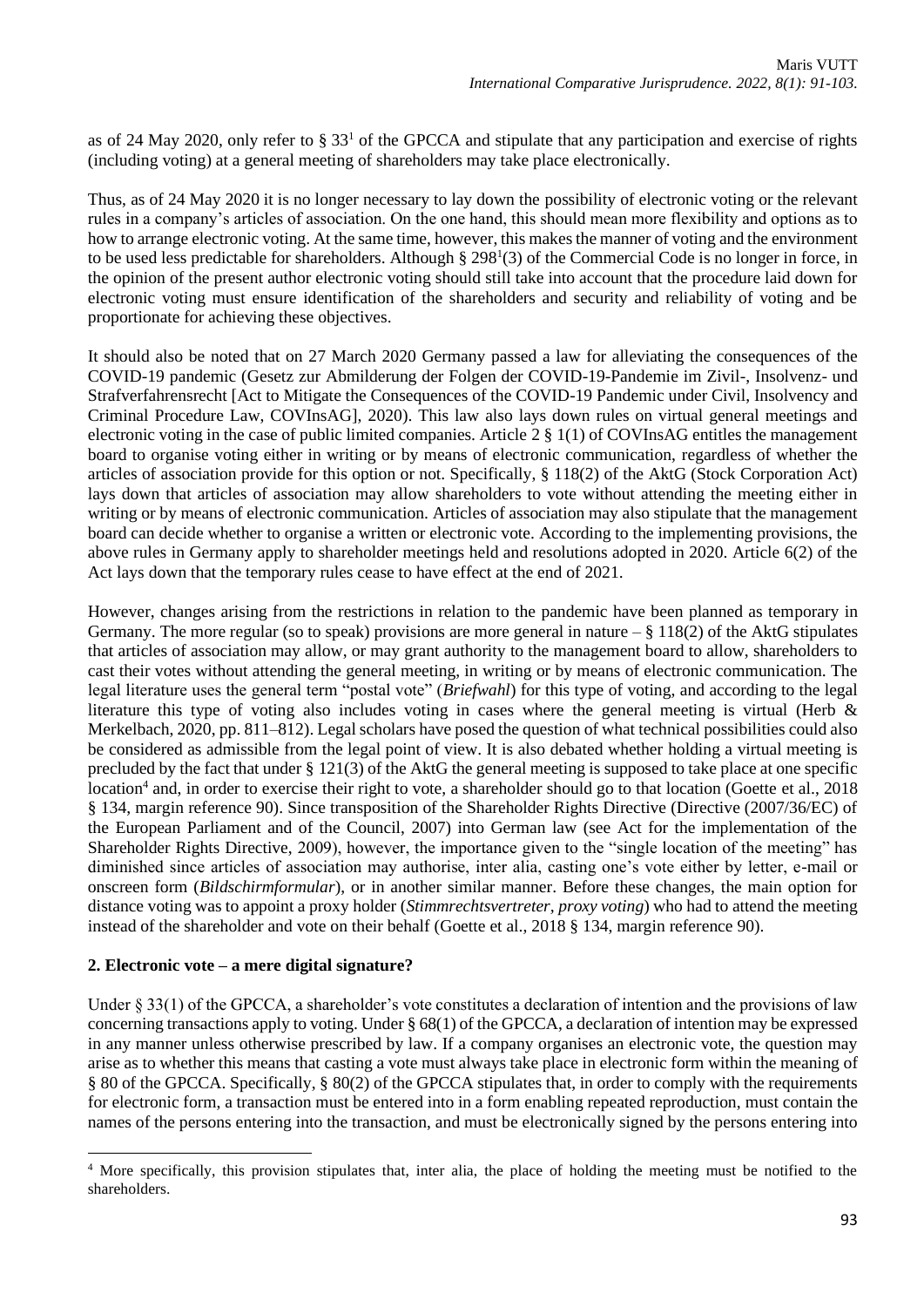the transaction. Under subsection three of the same section, an electronic signature must be given in a manner which allows the signature to be associated with the content of the transaction, the person entering into the transaction, and the time of entry into the transaction, and a digital signature is also deemed to be an electronic signature.

On this basis, it may be asked whether electronic voting within the meaning of the Commercial Code must only be the type of voting where shareholders have cast their vote by a digitally signed declaration of intention. The author of this article is of the opinion that probably this is not quite so since such a requirement would render electronic voting in a specially designated digital environment impossible. Thus, electronic voting at a general meeting and a meeting of shareholders, as well as prior to the meeting, should be understood as casting a vote in any manner which enables a guarantee in a technically secure manner that only the right persons can vote, that the votes can be correctly counted in the environment used, and that taking account of restrictions on voting is also ensured.

### **3. The possibilities to apply legal remedies in the event of technical problems**

One of the legal issues arising in relation to electronic voting is what legal remedies could be available to a shareholder who cannot vote due to a technical reason.

If a shareholder of a private limited company cannot vote because they were not given information necessary for accessing the voting environment then, under Estonian law, this probably constitutes a serious breach of procedure for passing resolutions within the meaning of  $\S 177<sup>1</sup>(1)$  of the Commercial Code, and leads to nullity of the resolution. The situation is somewhat more problematic in the case of a public limited company since, for nullity of a resolution of a general meeting of shareholders, the procedure for convening the general meeting must have been seriously breached  $(\S 301<sup>1</sup>(1))$  clause 4 of the Commercial Code). In the opinion of the present author, however, in the latter situation, it should be concluded, similarly to a private limited company, that this constitutes a breach leading to nullity of the resolution since such a breach impedes a shareholder in participating in passing the resolution and exercising their right to vote (Saare et al., 2015, p. 205, margin reference 995).

If voting fails due to a circumstance within the control of a shareholder, in the opinion of the author it may be deduced from the general principle of distribution of risks under private law that in such a situation a shareholder cannot rely on a technical error or invoke a remedy arising from a technical error because prior to the vote the shareholder should check their readiness to participate in voting. However, the matter is different if a company has maliciously chosen an unreasonable and uncommon voting environment (which for some reason is difficult to access or unstable). In part, the risks are probably mitigated by the fact that, similarly to voting in writing or by e-mail, a shareholder should be provided a reasonable time-frame for casting a vote in an electronic environment (Supreme Court Civil Chamber judgment of 23 May 2016 No 2-16-9415/41, para. 22).<sup>5</sup>

It may also be asked whether a shareholder who was given the necessary data for access to the voting environment but who, for technical reasons beyond their control, could nevertheless not vote, could contest the resolution by relying on a technical error or whether they could have a claim to oblige the company to enable them a new (electronic) vote. In view of the material preconditions for contestation, the possibility of contesting a resolution in the above case could arise only if the company has breached the requirements of the law or the articles of association.<sup>6</sup> However, similarly to the principle of distribution of risks which underlies liability under the law of

 $5$  According to Supreme Court opinion, the basis for determining a reasonable time should be  $8$  7 of the Law of Obligations Act under which, with regard to an obligation, reasonableness is to be judged by what persons acting in good faith would ordinarily consider to be reasonable in the same situation. Additionally, to be taken into account in assessing what is reasonable are the nature of the obligation, the purpose of the transaction, the usages and practices in the fields of activity or professions involved and other circumstances. The Supreme Court reached the opinion that, depending on the circumstances and the substance of the resolution put to the vote, a reasonable time may also be merely two days.

 $6$  Under § 178(1) and § 302(1) of the Commercial Code, an entitled person may request annulment of a resolution which is contrary to the law or the articles of association.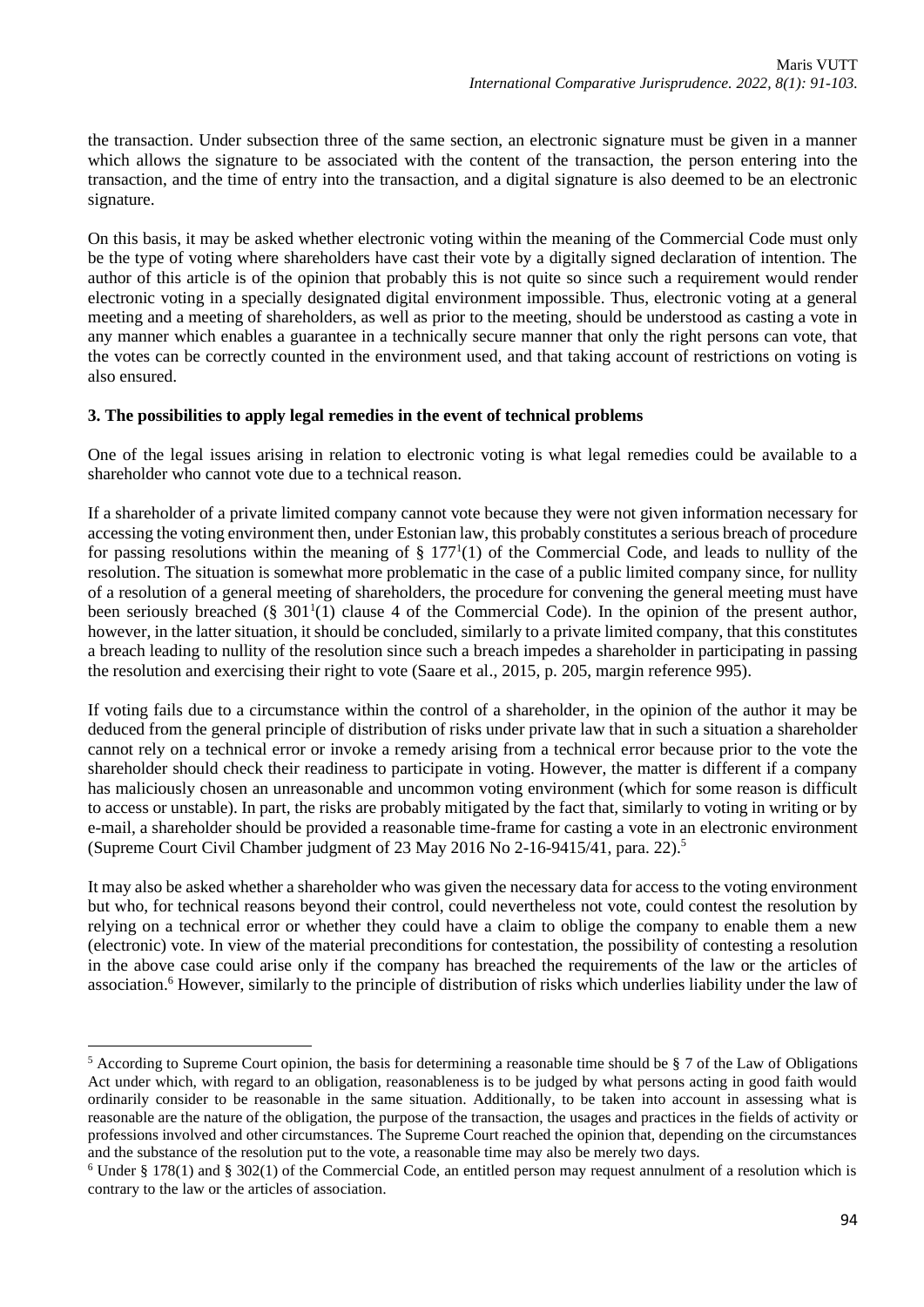obligations, impediments to voting which are beyond the control of the company cannot be considered a breach.<sup>7</sup> Thus, if the technical problems due to which a shareholder could not vote in the voting environment were such that the company could not affect them and, arising from the principle of reasonableness, it could not be expected to take this circumstance into consideration or avoid it or overcome the impeding circumstance or its consequence, then the company cannot be expected to organise a new vote. For the same reason, in that situation a shareholder also has no right to request that a new vote be organised.

### **4. The use of electronic communication in voting taking place at a meeting and in voting prior to a meeting**

### **4.1. Electronic voting and different modes of voting at a general meeting**

Under Estonian law, in the context of voting we mostly speak of two types of relevance in terms of electronic means of communication. In turn, this relates to how resolutions are passed. Shareholders in both private and public limited companies may pass resolutions either at a meeting or without convening a meeting (Commercial Code § 173(1) and § 299<sup>1</sup>) (Saare et al., 2015, p. 415, margin reference 885, 948, 1992). The third option for passing a resolution is a unanimous written decision, but from the point of view of this article that situation has only limited relevance in terms of electronic voting because this type of vote presumes a written form. Under § 80(1) of the GPCCA, this may be replaced by an electronic form which, under § 80(3) of GPCCA, means digitally signing a resolution.

First, a question may be raised as to the choice of modes of voting available to a company and the compatibility of different modes of voting with an electronic meeting. In the context of Estonian law, if the adoption of a resolution takes place at a meeting, a distinction should be drawn, first, between a situation where shareholders are given an opportunity to vote prior to a meeting by means of electronic communication or in an electronic environment specifically designated for this, and, second, a situation where voting takes place at a meeting carried out virtually so that the participants are connected to each other by two-way, real-time communication and all participants can directly perceive the development of voting results. The meeting and voting may also be combined so that participation takes place by two-way, real-time communication, but the vote should be cast in an electronic environment specifically designated for this.

In a situation where the meeting takes place virtually and the participants, in order to vote, must each show themselves and express verbally whether they are for or against the resolution, the voting may be considered electronic only within its narrower meaning. In that case, only an electronic channel of communication is created between the meeting participants. In that situation, the meeting environment must also enable the chair of the meeting to ascertain who is voting and how.

The Commercial Code does not regulate how voting must take place. Thus, if the management board decides to carry out a physical meeting for passing resolutions, then arising from the general principle of private autonomy the company is free to decide how to organise the vote. A company's articles of association may, of course, lay down a more specific procedure for voting, yet it is more common that the voting procedure is set by the board or the chair of the meeting. It should be noted that, for instance, in German practice, it is customary that the articles of association of at least large listed public limited companies authorise the chair of a meeting to set the voting procedure, since this enables a more flexible choice of mode of voting depending on needs (von der Linden, 2012, p. 931).

Section 130(2) of the German AktG (Aktiengesetz [Stock Corporation Act], 2017) stipulates with regard to the minutes of the general meeting that, in addition to the results of the vote, the minutes must also state the manner of voting. German legal literature notes with regard to different modes of voting that the customary manner of voting includes ballots, raising a hand, standing up, or saying one's name when asked who is for the draft resolution. By now, electronic voting is also one of the possible modes of voting at a meeting in German practice

<sup>&</sup>lt;sup>7</sup> A statutory obligation exists between a shareholder and both a public or private limited company which gives rise to an overall duty to observe the principle of good faith in their mutual relationship and to take into account each other's legitimate interests. The principles of strict liability extend to this relationship of obligation.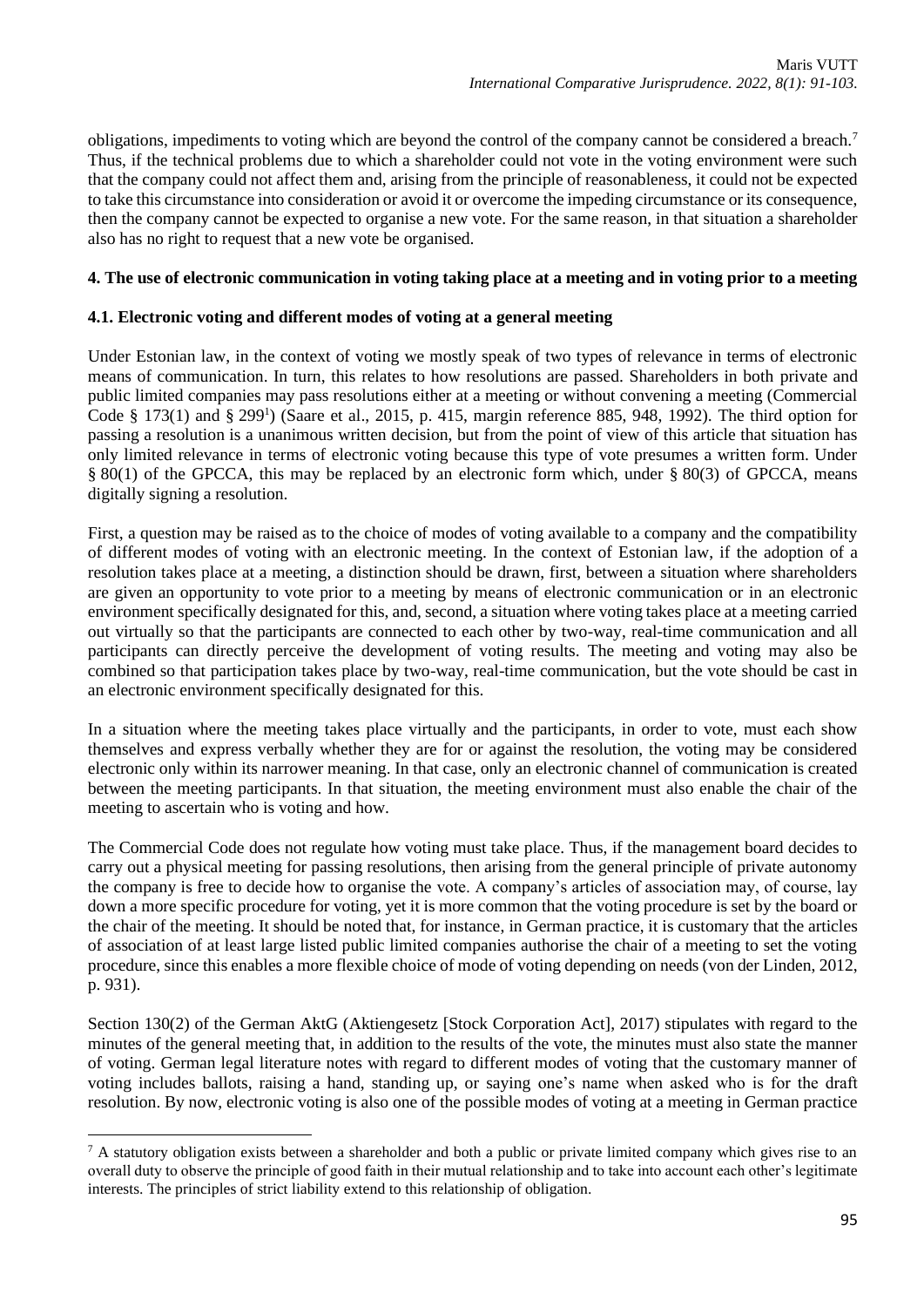(Hüffer & Koch, 2020, § 130 margin reference 17). Legal scholars have found that the choice of mode of voting must take into account that ascertaining the results of a vote should be as simple and certain as possible and that voting takes as little time as possible. Thus, in the case of a meeting with a small number of participants, raising a hand or expressing one's position verbally is more suitable, while at a general meeting with a large number of participants (in particular in the case of listed public limited companies) it is more reasonable to use ballots or electronic means of voting (e.g. postal vote prior to the meeting or in a separate voting environment) (Hüffer & Koch, 2020, § 130 margin reference 35).

Under § 304(1) clause 5 of the Commercial Code, the minutes of a general meeting must record, inter alia, the resolutions adopted at the meeting together with the voting results, including the number of shares that gave the votes, the proportion of the share capital of the shares represented by votes, the total number of votes, the number of votes given in favour of and against each resolution, and the number of abstentions.<sup>8</sup> Thus, Estonian law does not directly prescribe that the minutes of a general meeting or of a meeting of shareholders of a private limited company should necessarily record the mode of voting. Nevertheless, in the opinion of the present author, the fact that voting at a general meeting or a meeting of shareholders of a private limited company takes place electronically should be considered "another material circumstance at the general meeting" within the meaning of § 304(1) clause 7 of the Commercial Code which should be recorded in the minutes since this may have significance in ascertaining the voting results and their subsequent verification.

One possible legal issue in relation to voting at a meeting (or prior to a meeting) is also whether the vote must be public or whether it may also be secret. This issue is not regulated by either German or Estonian law, and thus, at first sight, it might be concluded that private autonomy of companies applies here as well. Nevertheless, a question may arise as to whether, in the case of a secret vote, it is verifiable who voted and how, and how in such a situation compliance with restrictions on voting is ensured.

Probably this is largely the reason why, according to German legal literature, it is debatable whether a secret vote may be held at a general meeting of a public limited company. For example, it has been found that even though the law does not preclude this, in that case it should definitely be ensured that restrictions on voting are already checked when distributing the ballots. As for preventing manipulation of votes, this must be verifiable by the chair of the meeting. At the same time, a view has also been expressed that a secret vote is impractical, especially in the case of public limited companies with a large number of shareholders and, if necessary, ballots with a concealed name may be used instead (Goette et al., 2018 § 134, margin reference 93). In conclusion, it is found that even though the chair of a meeting may decide to hold a secret vote, a shareholder has no individual right to request this (Hüffer & Koch, 2020, § 134 margin reference 35).

Under Estonian law, a secret vote at a general meeting of shareholders or a meeting of shareholders of a private limited company is not precluded since the law does not prescribe that voting results should record by name how someone voted. This applies to both public and private limited companies. However, it should be concluded that, in holding a secret vote, steps should be taken to ensure that only those whose voting rights are not restricted can cast a vote. If a company fails to comply with this requirement, then a shareholder may request annulment of a resolution of the meeting (Supreme Court Civil Chamber judgment of 11 June 2014, No 3-2-1-55-14, para. 23).<sup>9</sup> It should also be taken into account that each meeting participant should be ensured the right of objection.<sup>10</sup>

# **4.2. Voting prior to a meeting**

In Estonia, casting a vote before a meeting is regulated under § 298<sup>2</sup> of the Commercial Code, whose first subsection lays down that a shareholder may vote on draft resolutions prepared in respect of the items on the

<sup>&</sup>lt;sup>8</sup> Arising from § 171(5) of the Commercial Code, the cited provision also applies to the minutes of a meeting of shareholders of a private limited company.

<sup>9</sup> In line with Estonian case-law, a shareholder may request annulment of a resolution passed in breach of a restriction on voting rights.

<sup>&</sup>lt;sup>10</sup> Under § 178(3) and § 302(3) of the Commercial Code, a shareholder who participated in a meeting may request annulment of a resolution only if they had their objection to the resolution recorded in the minutes.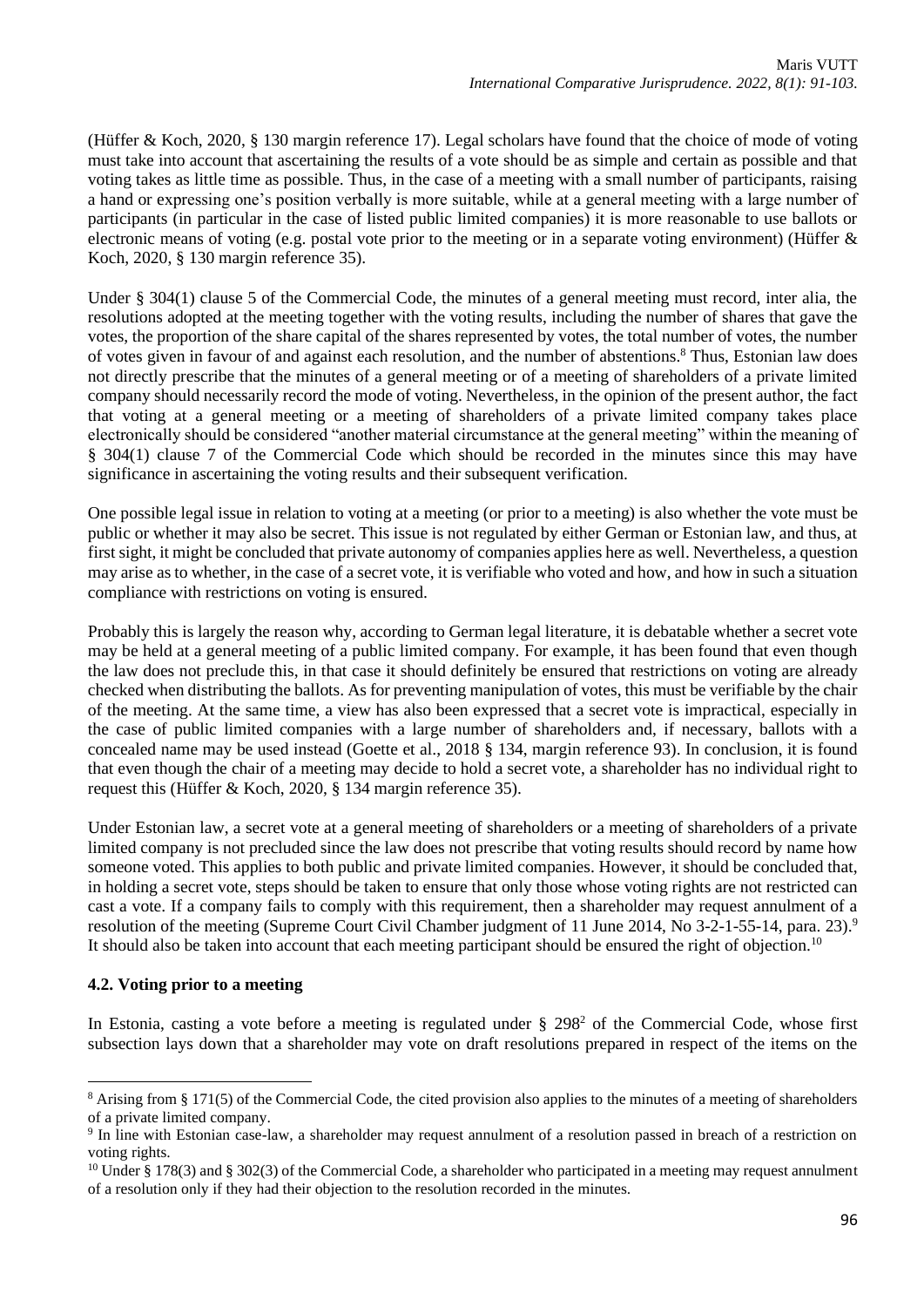agenda of a general meeting by submitting their vote to the public limited company prior to the general meeting at least in a format which can be reproduced in writing, unless otherwise prescribed in the articles of association, provided that identification of shareholders and security and reliability of voting is ensured in voting prior to the meeting. The right of shareholders of a private limited company to vote prior to a meeting is regulated in the same way (§ 170(5) Commercial Code). Both private and public limited companies are governed by § 298 $2(3)$  of the Commercial Code, under which a blank form designated for this by the company must be used for voting prior to the meeting. This may give rise to the question of whether such a requirement of a blank leaves any possibility to carry out voting prior to a meeting in an electronic environment. Answering this question involves analysing which statutory requirements apply in this regard. According to  $\S 298<sup>2</sup>(1)$  of the Commercial Code, these requirements are as follows:

- casting a vote must be possible at least in a format reproducible in writing;
- identification of shareholders must be ensured;
- security and reliability of voting must be ensured.

First, in the case of electronic voting, a question may arise as to the meaning of "casting a vote must be possible at least in a format reproducible in writing". A question may also be raised as to whether in a situation where voting is organised in a specially designated electronic environment the requirement of a form reproducible in writing can be considered to be fulfilled.

In line with § 78 of the GPCCA, the requirement of a form reproducible in writing is fulfilled if the vote is cast in a manner enabling a permanent record reproducible in writing and contains the names of the persons entering into the transaction. Unlike the written form, this need not contain handwritten signatures. In that light, the online environment where voting takes place must enable a permanent record reproducible in writing. In the legal literature, it has been noted that a website fulfils the requirement of reproducibility in writing if the information on the relevant website can be downloaded and saved (Varul et al., 2010, § 79 comment 3.2). A voting environment enables reproduction in writing if printouts from it can be made (in the author's opinion, the type of environment should also be visible) and data can be saved on an external data carrier. On this basis, in the opinion of the author it may be concluded that a voting ballot used in the electronic environment can also be considered a form reproducible in writing on the precondition that the blank form can be saved on an external data carrier.

However, in order for the requirements imposed on electronic voting to be considered fulfilled, the electronic environment where voting takes place should also enable the identification of persons. In this regard, a question may be raised as to how strong the means of identification used in this situation should be. The strongest possible link between the voter's identity and the voting result is created by digital means of identification that apply, for example, when electing representatives to parliament (Riigikogu Election Act, 2002).<sup>11</sup> However, in the author's opinion, it would not be reasonable to impose such strict requirements on voting by shareholders because, after all, organising the vote, including electronic voting, takes place at the expense of the company, which in turn affects the company's management costs and ultimately also the profit earned by the shareholders.

A question may also be raised as to which requirements the precondition "the transaction contains the names of the persons entering into it" must comply with. In German law, as regards the form reproducible in writing, it has generally been found that it is sufficient if the declaration of intention can be attributed to the person in some way – the person making a declaration of intention in a form reproducible in writing must be reasonably recognisable by the addressee of the declaration of intention (i.e., the company and other shareholders) (Schubert, 2021, § 126b margin reference 7).

 $11$  For example, electronic internet voting is subject to the requirement that the e-voting system must comply with the ISKE baseline security standard, a risk analysis must be carried out to determine the required level, and the security class of the system must be set. The security class is assessed on a regular basis, the system must use an appropriate and up-to-date cryptographic algorithm while the precise specification of the algorithm is determined by the State Electoral Office before each election. An information systems auditor must be present at generation, use and destruction of secret keys used in electronic voting.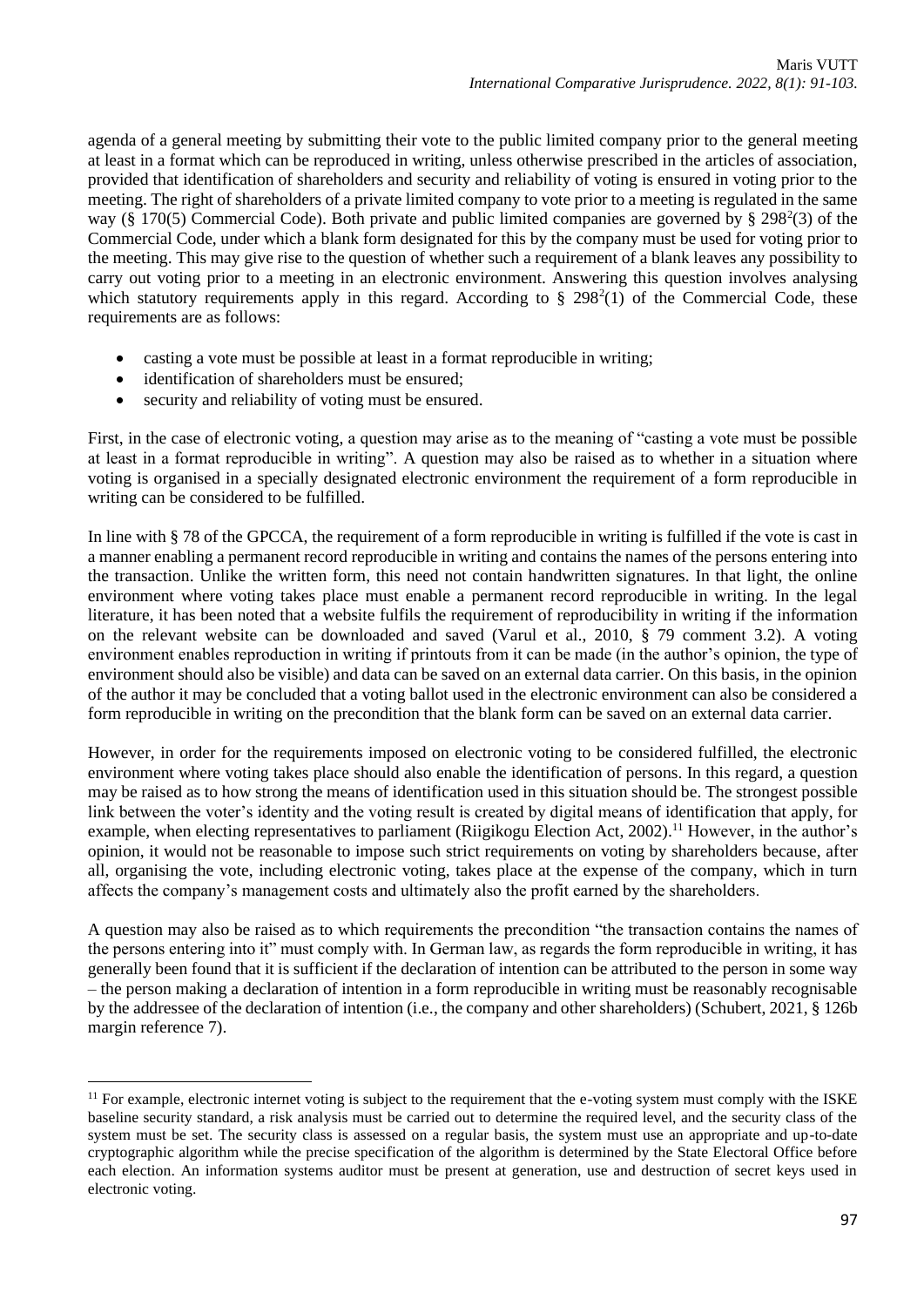In the opinion of the present author, it follows from the foregoing that simply sending the shareholders a link to the voting environment without the possibility of verifying who can use this link is not sufficient in order to identify the persons who voted. For this reason, in the opinion of the author, for voting on draft resolutions of shareholders it is not possible to use an ordinary poll organised in an electronic environment  $-$  i.e., where each person receiving the link can enter their name and simply note whether they are for or against the resolution. It would probably also not be compatible with the spirit and purpose of the law if the voting environment did require that the persons entering it should identify themselves but did not reflect who voted and how, because the data about who voted in favour of the resolution constitutes an important part of the record of voting according to the law.

Thus, to ascertain the results of voting, the necessary personalisation requirements are probably somewhat higher, and the requirement of a form reproducible in writing should be considered fulfilled when the environment not only displays how many votes were given in favour or against a certain resolution, but also shows who voted and how. This interpretation is also supported by  $\S 299<sup>1</sup>$  and  $\S 173$  of the Commercial Code, which regulate the adoption of resolutions without convening a meeting, and whose rules are similar to voting prior to a meeting. Specifically, § 299<sup>1</sup>(4) and § 173(3) of the Commercial Code lay down the requirements of form for a record of voting in the case of a vote without convening a meeting. Under these provisions, the voting record must indicate not only the resolutions adopted along with the voting results but also the names of the shareholders who voted in favour of each resolution (§ 299<sup>1</sup>(4) clause 3 and § 173(3) clause 3 of the Commercial Code). The purpose of this requirement is to ensure the verifiability of votes cast outside the meeting (regardless of how the votes are cast) as well as of the voting results. In the author's opinion, whether a vote is cast prior to a meeting or without convening a meeting at all should involve no significant distinctions in terms of legal regulation.

If the underlying consideration is the purpose of the rules for voting and adopting a resolution and the accompanying shareholder rights (e.g., raising an objection to a resolution or subsequent contestation of a resolution) then, in the author's opinion, the application used for electronic voting should be constructed so that the voter understands at what moment their vote is submitted, i.e., the voter should see confirmation to this effect. Every shareholder who has voted should have the possibility to verify whether the application used for voting has duly submitted their vote to the voting environment in line with their intention. This is necessary, for example, for a shareholder to be aware of whether they were actually ensured the opportunity to vote as one of the most important membership rights. The voting environment must also ensure that the voting results only take into account the votes cast by the shareholders with the right to vote.

# **5. Electronic voting without convening a meeting**

If a company decides to organise a so-called written vote, the question also arises as to what extent the current law enables shareholders to use electronic communication for voting. Section 33<sup>1</sup> of the GPCCA does not directly regulate the issue of how electronic voting takes place when a resolution is adopted without convening a meeting.

When opting for this type of decision-making, the management board must send the draft resolution in a form reproducible in writing to all shareholders and set a deadline during which a shareholder must submit their opinion. This opinion must also be at least in a form reproducible in writing. A shareholder who fails to notify whether they are for or against the resolution by the deadline is deemed to have voted against the resolution (§ 173(2), § 299<sup>1</sup>(2) of the Commercial Code). The management board must prepare a record of voting concerning the voting results and, in the case of a private limited company, the record must be sent to all shareholders. The management board of a public limited company does not have to send the record of voting to shareholders but must make the record available for shareholders. The law also lays down the minimum content of a record of voting, which, among other important data, must also contain the resolutions adopted along with the voting results, including the names of shareholders voting in favour of the resolution (§ 173(3) clause 3, § 299<sup>1</sup>(4) clause 3 of the Commercial Code) and, at the request of a shareholder expressing dissent in respect of the resolution, the substance of their dissent (§ 173(3) clause 5, § 299<sup>1</sup>(4) clause 4 of the Commercial Code). Opinions submitted by shareholders about draft resolutions sent to them form an inseparable part of the record of voting  $(\S 173(4), \S 299^1(5)$  of the Commercial Code).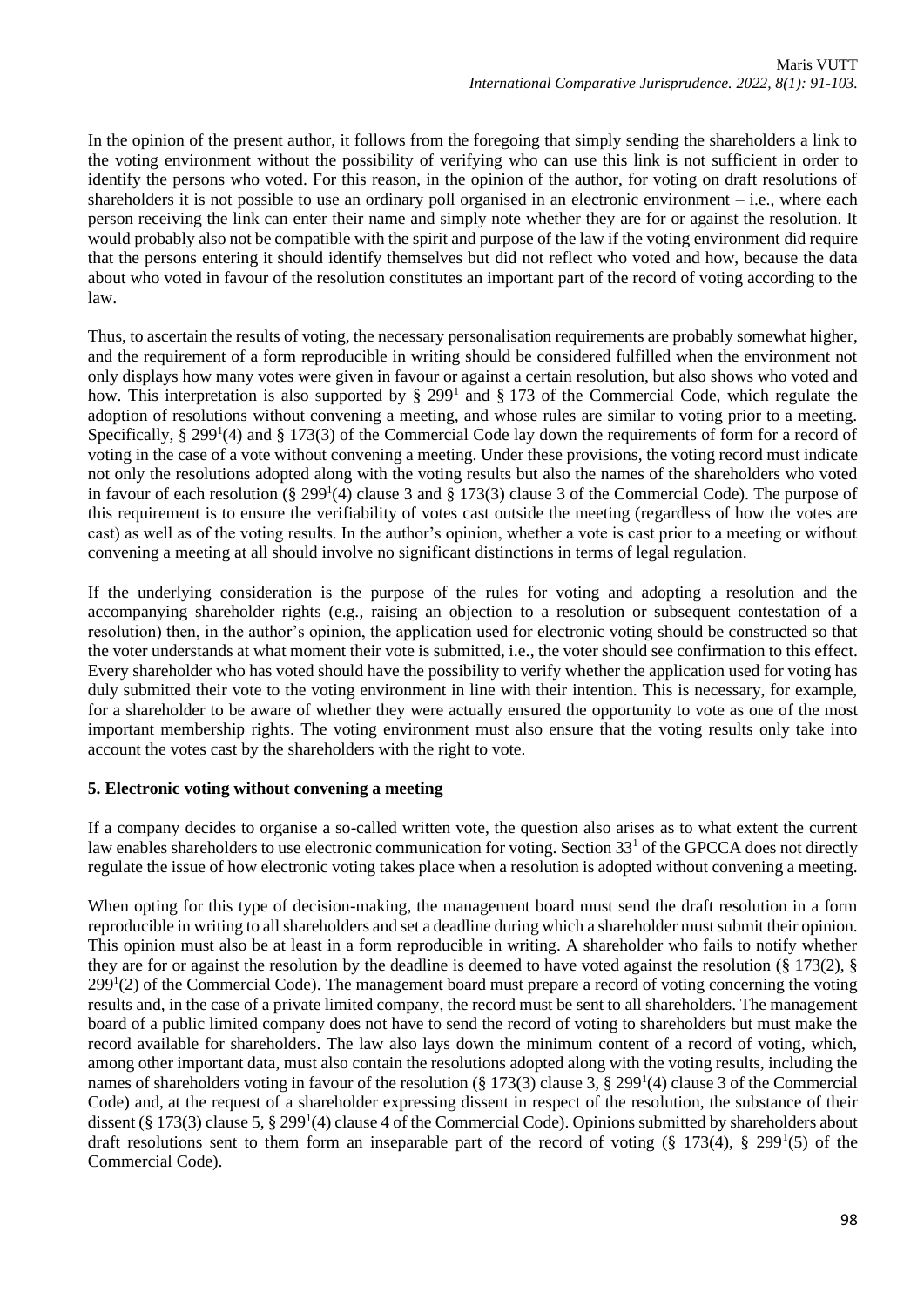In the author's opinion, the same requirements apply to the so-called postal vote. These will apply when shareholders are given the opportunity to vote prior to a meeting. All shareholders must be ensured access to draft resolutions put to the vote. Identification of those who voted, and, if a special environment is used for voting, the security and reliability of that environment, must also be ensured. It is also important that the environment should enable restrictions on voting to be taken into account as well as to ascertain who voted and how.

While in Estonian law adopting resolutions without convening a meeting is regulated similarly both for private and public limited companies, in German law the rules for a private limited company, i.e. GmbH, and for a public limited company, i.e. AktG, are different. This is because in German law a closed company is a much less regulated form of company due to historical traditions. In view of this, it may be asked whether Estonian law, which has created similar rules both for small closed companies and large open companies, is excessively restrictive for private limited companies.

The passing of resolutions by shareholders of a German closed limited liability company, i.e. GmbH, is regulated by § 48 of the GmbHG (Gesetz betreffend die Gesellschaften mit beschränkter Haftung, GmbHG [Limited Liability Companies Act], 2021), under subsection 1 of which shareholder resolutions are passed at a meeting of shareholders. Under the second subsection of the same section, a meeting need not be held if all shareholders declare their consent in a form reproducible in writing either to the resolution or to the fact that voting takes place in writing. In the legal literature, it has been noted that the provisions on form laid down by § 126b of the BGB (Bürgerliches Gesetzbuch [Civil Code], 2021) apply to shareholder consent provided in a form reproducible in writing and, to comply with this requirement, the shareholder's relevant declaration must be readable and attributable to the consenting shareholder. Besides, a shareholder may give relevant consent, for example, by fax or e-mail but also in the online environment of a private limited company or even in a social media group (Schultleis, 2020, p 170). Thus, the GmbHG distinguishes between voting in a form reproducible in writing – this presumes affirmative votes given in the relevant form by all shareholders – and written voting, which, in turn, presumes that all shareholders should agree at least in a form reproducible in writing to adopt the resolution by written vote. In the legal literature, "all shareholders" is understood as meaning both shareholders with the right to vote as well as those who for some reason are not entitled to vote in passing the resolution. This is justified by the fact that a written vote must also replace a shareholder's right to attend a meeting and not only the shareholder's right to vote. According to the legal literature, however, this position is debatable since such an interpretation is allegedly too restrictive in its scope of application (Fleischer & Goette, 2019, § 48 margin reference 156, 157). In the latter case, the formal requirement of "reproducible in writing" applies to consent, while the requirement of written form applies to the resolution itself within the meaning of § 126 of the BGB (Wicke, 2020, § 48 margin reference 5), which means primarily the requirement of a handwritten signature or an electronic signature replacing this.

In the opinion of the author, the above provision in the GmbHG cannot be considered a successful solution in terms of legal clarity. German legal literature also indicates that the provision is open to several interpretations. For example, it has been found to be debatable to what extent, in the case of consenting to the resolution itself (i.e., when voting in favour of a resolution), the statutory requirement that the shareholder must have consented to passing a written resolution can also be considered to be simultaneously fulfilled. One possible interpretation is the opinion that consenting to the resolution itself means simultaneous consent to a written vote, while votes against the draft resolution cannot be deemed as such consent. This interpretation is justified by the fact that only in this way is it possible to distinguish between the two alternative modes of voting laid down by § 48(2) of the GmbHG. In the event of this interpretation, a resolution cannot be deemed adopted in a situation where all shareholders have voted in writing but the resolution has not gained the votes of all shareholders entitled to vote. This means that such a resolution cannot be passed by a majority vote because votes against may be construed as a need to still hold a meeting to pass the resolution.

However, this approach is found to be difficult to reconcile with practice by arguing that for those shareholders who vote in favour of the resolution, thus having also consented to a written vote, it generally makes no difference whether the resolution is finally adopted by majority or by consensus. Casting a vote may also be interpreted as a shareholder's wish to participate in passing the resolution without convening a meeting and that way contribute to passing the resolution. Thus, allegedly it cannot be presumed that in a situation where no consensus is reached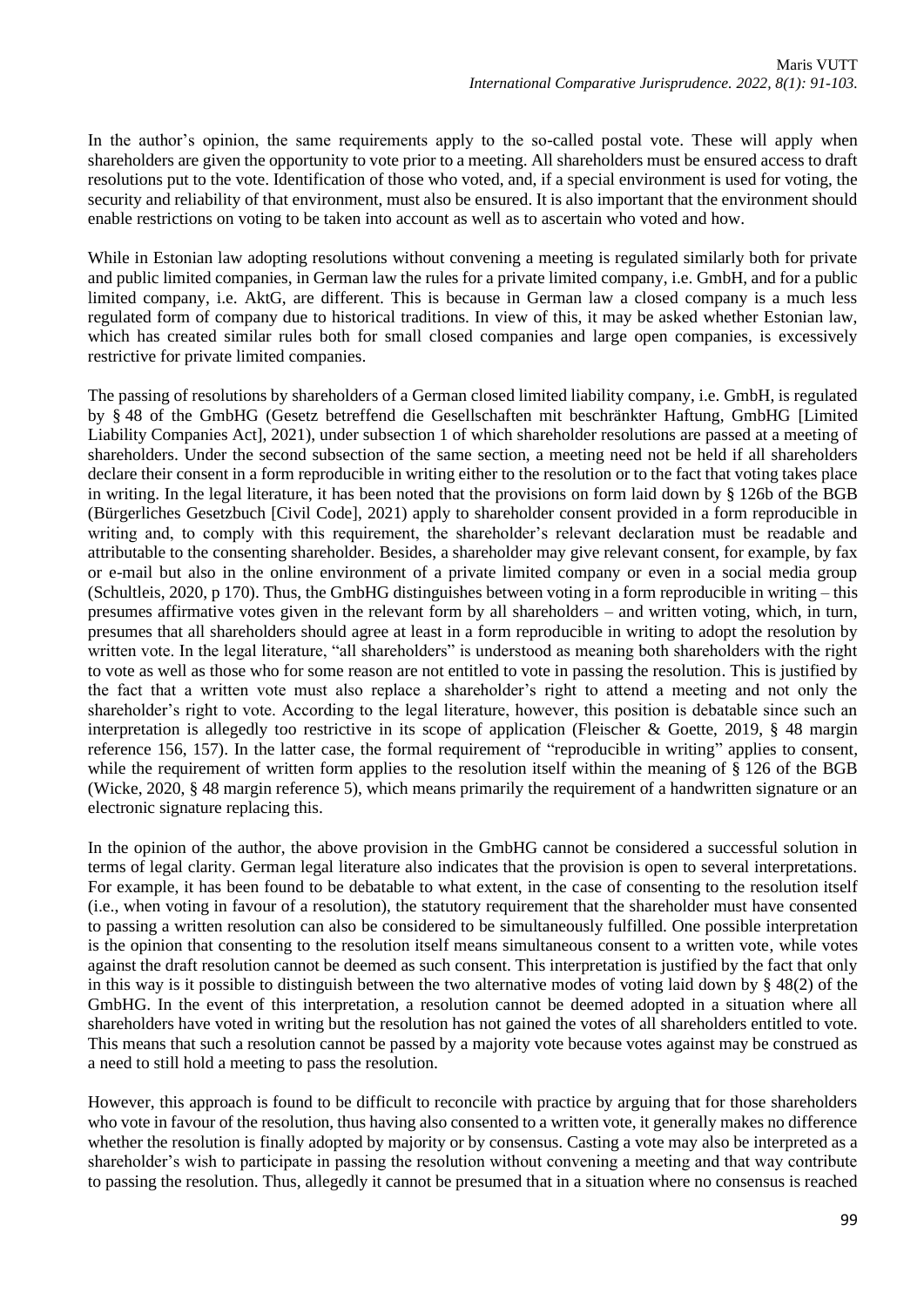the shareholders who voted in favour would necessarily see the need to convene a meeting to pass the resolution. At best, such a wish may be attributed to those shareholders who vote against the resolution and who must clearly express their consent to a written vote so as to be able to conclude that they subjected themselves to the will of the majority in choosing the mode of voting (Fleischer & Goette, 2019 § 48 margin reference 159). In conclusion, according to the predominant opinion, under the cited provision of the GmbHG, as a first option, it is thus possible to pass a unanimous resolution which must be made in a form at least reproducible in writing, and second, in the event of consent of all shareholders given in a form reproducible in writing, a vote complying with the requirement of written form is possible (Michalski et al., 2017, § 48 margin reference 203).

In the opinion of the present author, it may be concluded from the above that, even though at first sight Estonian rules for smaller companies are stricter in comparison to German law, the legal clarity of the Estonian rules is better and is not open to debate over whether shareholders have consented to a postal vote or not. In the author's opinion, problems with interpretation of German law inevitably spill over to situations where a GmbH wishes to organise an electronic vote, which in turn may impede reasonable use of digital technologies.

### **6. Practice relating to the use of electronic communication in holding general meetings of shareholders**

As a continuation of the above legal theoretical debate, it may be asked how the restrictions in spring 2020 affected the practice of holding general meetings of public limited companies. As large open limited companies, public limited companies are precisely the types of companies for whom holding a general meeting is important since the meeting allows the most effective communication between the company's management board and the shareholders. The biggest need for holding a general meeting is for public limited companies with many shareholders with fragmented share participation and where shareholders themselves do not manage the company.<sup>12</sup> In both Estonia and Germany the latter group of companies includes primarily listed public limited companies. Concerning specific industries, it has been found in the legal literature that virtual shareholder meetings are more frequent among tech firms, and firms traditionally more engaged with shareholders whose intention is to increase shareholder participation (Brochet et al., 2021).

The practice of general meetings of Estonian listed public limited companies in 2020 shows that companies opted for different approaches. As one example, we could mention the public limited company AS Ekspress Grupp who, in 2020, offered a possibility of electronic voting prior to the meeting for passing the resolutions of the extraordinary general meeting. Although the meeting itself took place on 20 September 2020 physically at the company's registered office, the management board recommended that the shareholders vote electronically on draft resolutions concerning items on the agenda prior to the general meeting and not physically attend the general meeting. To vote electronically, a ballot had to be filled out which was attached to the notice of the meeting both on the Nasdaq Baltic stock exchange and the company's own homepage. A ballot that had been filled out and scanned had to be sent by e-mail to the designated address at the latest by the start of the meeting with either a digital or handwritten signature along with a copy of the personal data page of the identity document (AS Ekspress Grupp, n.d.). A more precise procedure of electronic voting was attached to the notice convening the meeting on the above websites.

AS Tallinna Sadam (Port of Tallinn) held a written vote instead of a regular general meeting. The list of shareholders was closed on 19 June 2020 and the deadline for voting was 29 June. It was possible to choose between two options: first, a shareholder could submit a filled-out and digitally signed ballot or a ballot signed on paper and scanned to the e-mail address indicated in the notice; second, a shareholder could submit a filled-out paper ballot with a handwritten signature or send it by post to the company's address. The notice indicated that in the absence of technical tools a ballot paper may also be filled out and signed at the company's head office on weekdays from 9:00 to 16:00. In addition to shareholders being able to vote without being physically present at the meeting, at the beginning of the voting period the company also organised an online seminar on their YouTube channel, providing shareholders an opportunity to ask questions both before and during the meeting through the

 $12$  The needs of closed limited companies are mostly different – unlike shareholders in a public limited company, who mostly only play the role of investors, shareholders of private limited companies usually themselves participate in the company's daily activities and thus probably use more flexible options for decision-making than a meeting.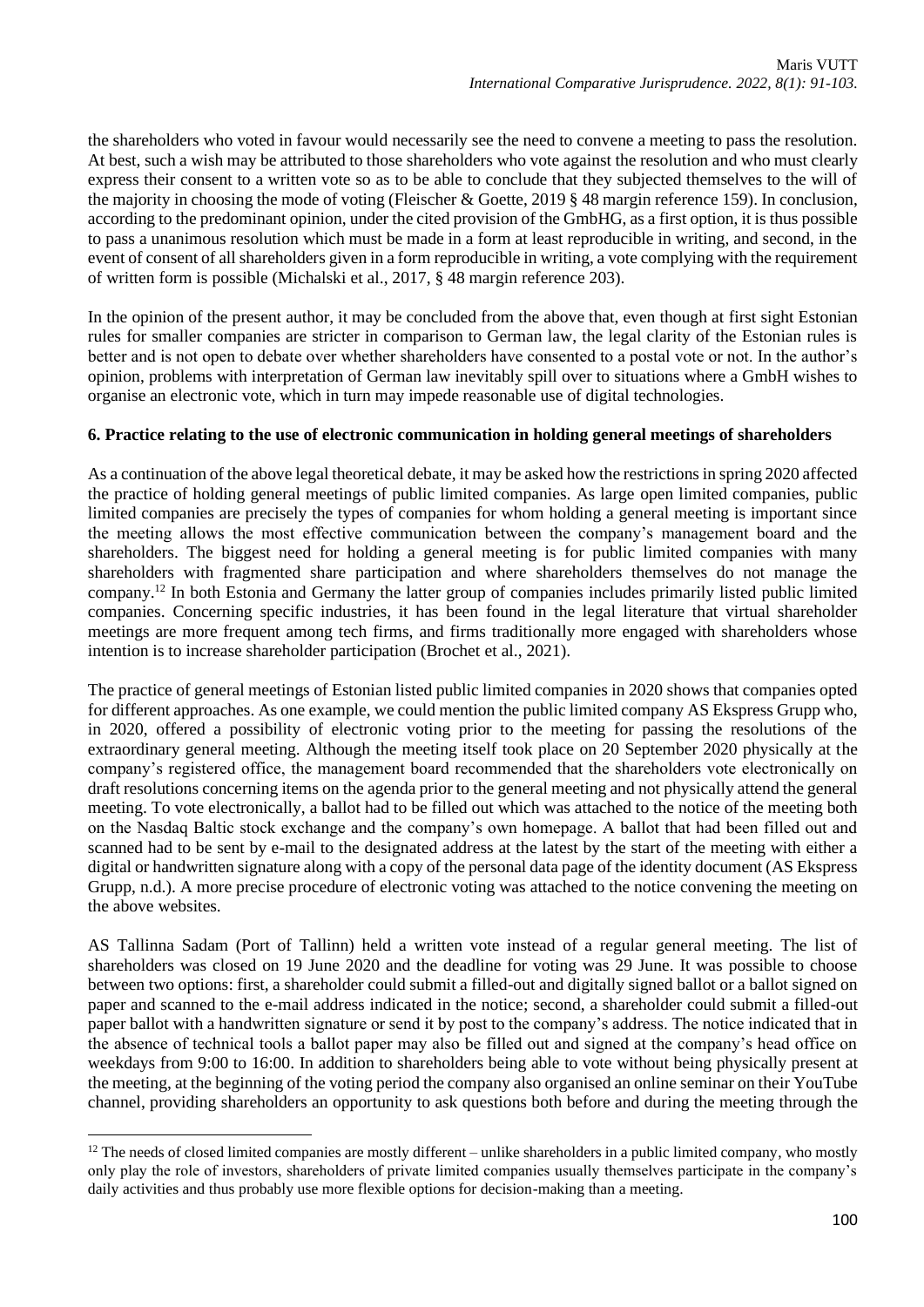application of the relevant channel (AS Tallinna Sadam, n.d.). On the company's website, a more precise description of the voting procedure was also published along with the subsequent materials of the webinar.

As a third example, AS Merko Ehitus enabled its shareholders to vote electronically prior to the meeting. To do so, a ballot had to be filled out by clearly noting on it one's vote (for, against, or abstaining) in respect of each draft resolution. Then, the ballot had to be confirmed by electronically signing it with an e-signature.<sup>13</sup> A shareholder could also record their vote only in respect of some of the draft resolutions. A ballot that had been filled out and electronically signed had to be sent by e-mail to the company's e-mail address by the designated time (AS Merko Ehitus, 2020).

As concerns German practice in holding electronic meetings, this option is still viewed with scepticism. The first examples of public limited companies which organised their general meeting during the restrictions electronically under the current law were Bayer AS and Deutsche Lufthansa AG. According to the Lufthansa notice of general meeting of 25 June 2020, shareholders were also given the option of distance voting, in addition to appointing a proxy, for which they had to send a filled-out ballot to the company either by post or fax by midnight on 20 June at the latest. In addition, until the beginning of the meeting it was possible to cast one's vote either by e-mail or in the online environment offered by the company (Deutsche Lufthansa AG, 2020). However, in the German legal literature it has been noted that several public limited companies cancelled meetings that had been physically convened for spring or summer and postponed them instead of using electronic possibilities for holding the meetings and voting (Schäfer, 2020, p. 484).

Thus, the practice of Estonian listed public limited companies nevertheless shows that shareholders were enabled to use the simplest electronic means of communication for distance voting, and no separate electronic environment was used. The response of German public limited companies to the restriction on physical meetings arising from the emergency situation was similar or even more conservative. The restrictions in spring 2020 did not lead to the development and introduction of a special voting platform for companies. The reason for this is probably that no companies have so far seen the need to develop such a voting platform: until the other options (e.g., voting by email) are no longer sufficient for companies, they are not ready to contribute to developing new applications. So far, the stock exchange market and the government have also not seen the immediate need to create a separate voting platform, yet such an application would probably help to avoid many disputes since it would create a stable and well-designed voting environment. However, it is worth mentioning that a simple and functional environment has been created for apartment associations in Estonia, which, for example, enables sending notices of a general meeting and voting on draft resolutions of the general meeting put to the vote.<sup>14</sup>

# **Conclusion**

In connection with the legislative amendments entering into force in Estonia on 24 May 2020, it is no longer necessary to lay down the possibility of electronic voting in a company's articles of association. Even though this means greater flexibility and more options for companies, at the same time it also makes the mode of voting and the environment to be used less predictable for shareholders. Although the law contains no precise requirements, it should be taken into account that the procedure laid down for electronic voting must ensure the identification of shareholders as well as the security and reliability of electronic voting. The above must also be proportionate for achieving these aims.

In the opinion of the present author, in the case of electronic voting it is not justified to interpret the law so that, in order to cast an electronic vote, it must definitely be electronically signed by the person casting the vote. Otherwise, electronic voting would become excessively onerous in environments specially designated for this. On this basis, electronic voting at a general meeting and at a meeting of shareholders, as well as prior to the meeting, should be understood as casting a vote in any manner which enables a guarantee, in a technically secure

<sup>&</sup>lt;sup>13</sup> In Estonia, such identification tools are either an ID-card, Mobile-ID or a newer Smart-ID complying with the qualified esignature standard.

<sup>&</sup>lt;sup>14</sup> This environment is at the website www.korto.ee.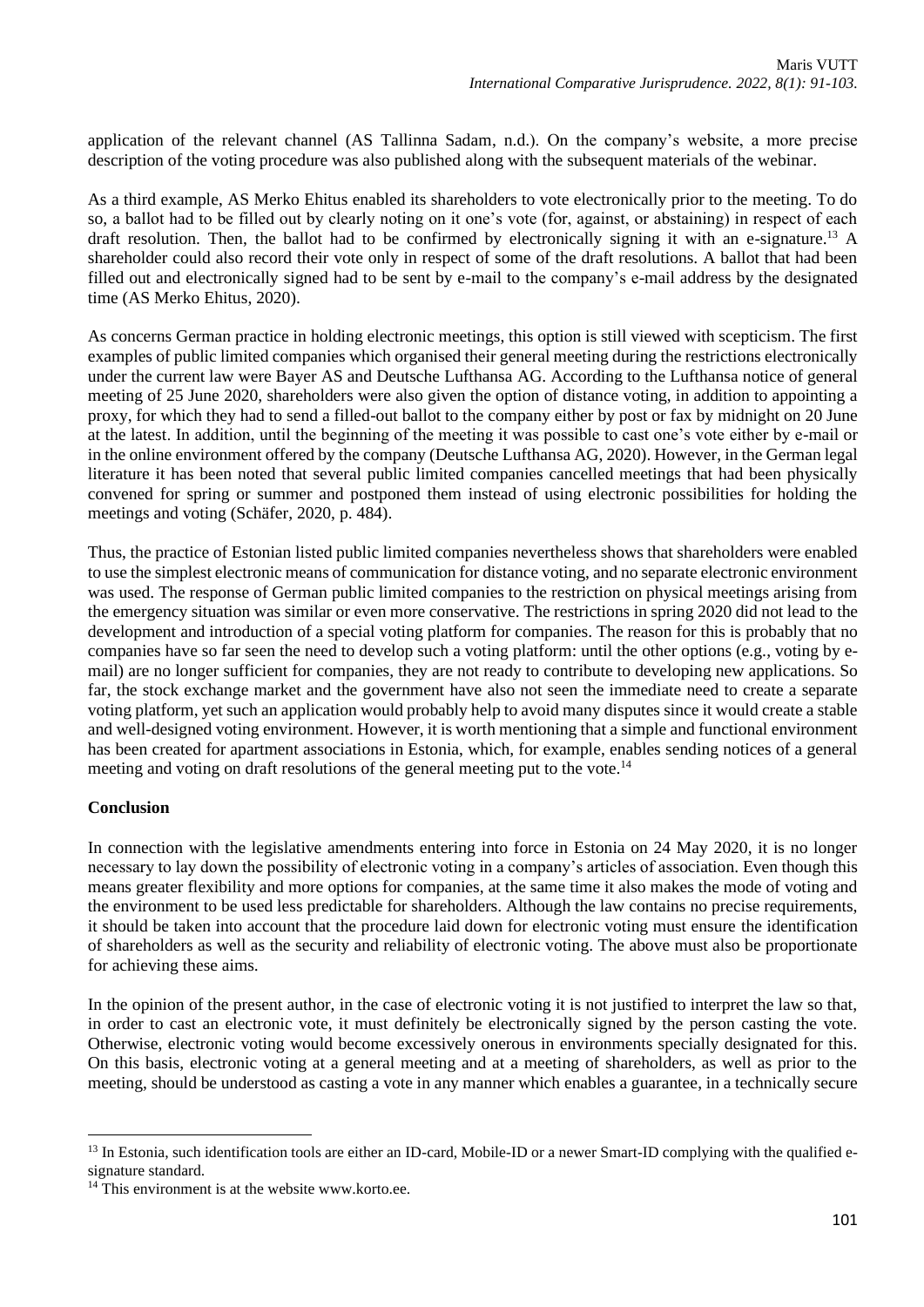manner, that only the right persons can vote, that the votes can be correctly counted in the environment used, and that taking account of restrictions on voting is also ensured.

Since in the case of electronic voting a company must ensure that only the right persons can vote, it cannot be considered sufficient that simply a link to the voting environment is sent to shareholders without the possibility of verifying who can use that link. The environment used should also enable ascertaining who voted and how. For these reasons, it should not be allowed to use an ordinary poll organised in an electronic environment to vote on draft resolutions – i.e., where each person receiving the link can enter their name and note whether they are for or against the resolution.

In practice, in connection with the emergency situation in force in spring 2020, many companies used the possibilities of electronic voting. At the same time, the practice of large listed public limited companies in Estonia shows that only simple tools were used for carrying out distance voting. According to information available to the author, the use of separate electronic environments is rare; indeed, this is still viewed with scepticism. However, such scepticism has no proper basis in a situation where a company has complied with all the statutory requirements when holding an electronic vote.

#### **References**

Aktiengesetz [Stock Corporation Act] (last amended on 17 July 2017).

AS Ekspress Grupp. (n.d.). Aktsionäride üldkoosolek [General meeting of shareholders]. Retrieved from <https://www.egrupp.ee/grupist/juhtimine/aktsionaride-uldkoosolek/>

AS Merko Ehitus. (2020, April 8). Asi Merko Ehitus 6. mail 2020. Aastal toimuva aktsionäride korralise üldkoosoleku elektroonilise hääletamise korraldamise kord Kinnitatud juhatuse otsusega 8. aprillil 2020. Aastal. Retrieved from https://group.merko.ee/wpcontent/uploads/2019/12/2020-elektroonilise-h-letamise-kord.pdf

AS Tallinna Sadam. (n.d.). Üldkoosoleku materjalid [General meeting materials]. Retrieved from https://www.ts.ee/investor/uldkoosolek/ Boros, E. (2004). Virtual shareholder meetings. *Duke Law & Technology Review*, *2004*(8).

Brochet, F., Chychyla, R., & Ferri, F. *Virtual shareholder meetings*. ECGI Working Paper Series in Finance, No. 777/2021, August 2021. https://dx.doi.org/10.2139/ssrn.3743064

Bürgerliches Gesetzbuch [Civil Code] (last amended on 21 December 2021).

Cohen, L. (2021). Virtual annual general meetings – A global update. *EQS Group*. Last updated February 2021, retrieved from https://www.eqs.com/en-gb/ir-knowledge/blog/virtual-annual-general-meetings-update/#definition

Commercial Code, passed on 15 February 1995, entry into force on 1 September 1995.

Decision of Supreme Court of Estonia of 11 June 2014 (3-2-1-55-14).

Decision of Supreme Court of Estonia of 23 May 2016 (2-16-9415/41).

Deutsche Lufthansa AG. (2020). Notice of shareholders extraordinary meeting of 25 June 2020. Retrieved from https://investorrelations.lufthansagroup.com/fileadmin/downloads/de/hauptversammlung/2020/aohv/1505-15055\_AOHV20-LH-

Tagesordnungsbroschu\_re-DE-04-web.pdf

Directive 2007/36/EC of the European Parliament and of the Council of 11 July 2007 on the exercise of certain rights of shareholders in listed companies. – OJEU L 184, 14.7.2007, pp. 17–24.<http://data.europa.eu/eli/dir/2007/36/oj>

Fairfax, L.M. (2010). Virtual shareholder meetings reconsidered. *Seton Hall Law Review*, *40*, 1367–1432.

Fleischer, H., & Goette, W. (2019). *Münchener Kommentar zum GmbHG* (3rd ed.). Verlag C.H. Beck München.

General Part of the Civil Code Act, passed on 27 March 2002, entry into force on 1 July 2002.

Gesetz betreffend die Gesellschaften mit beschränkter Haftung, GmbHG [Limited Liability Companies Act] (last amended on 10 August 2021).

Gesetz zur Abmilderung der Folgen der COVID-19-Pandemie im Zivil-, Insolvenz- und Strafverfahrensrecht [Act to Mitigate the Consequences of the COVID-19 Pandemic under Civil, Insolvency and Criminal Procedure Law of 27 March 2020] (Last amended on 27 March 2020).

Gesetz zur Umsetzung der Aktionärsrechterichtlinie [Act for the implementation of the Shareholder Rights Directive] (Last amended on 30 July 2009). BGBl. I p. 2479.

Goette, W., Habersack, M., & Kalss, S. (2018). *Münchener Kommentar zum AktG* (4th ed.). Verlag C.H. Beck München.

Herb, A., & Merkelback, M. (2020). Die virtuelle Hauptversammlung 2020 – Vorbereitung, Durchführung und rechtliche Gestaltungsoptionen. *Deutsches Steuerrecht*, *2020*, 811–817.

Hüffer, U., & Koch, J. (2020*). Beck'scher Kurz-Kommentare. Band 53. Aktiengesetz* (14th ed.). Verlag C.H. Beck München.

Michalski, L., Heidinger, A., Leible, S., & Schmidt, J. (2017). *Kommentar zum Gesetz betreffend die Gesellschaften mit beschränkter Haftung* (3rd ed.). Beck München.

Riigikogu Election Act (2002). Last amended 1 January 2021.

Saare, K., Volens, U., Vutt A., & Vutt, M. (2015). *Ühinguõigus I. Kapitaliühingud* [Company Law I. Limited companies]. Tallinn: Juura. Schäfer, C. (2020). Die virtuelle Hauptversammlung nach dem Corona-Gesetz. Aktionärsrechte und Anfechtungsmöglichkeiten. *Neue Zeitschrift für Gesellschaftsrecht*, *23*(13), 481–488.

Schubert, C. (2021). *Münchener Kommentar zum Bürgerlichen Gesetzbuch* (9th ed,). Verlag C.H. Beck München.